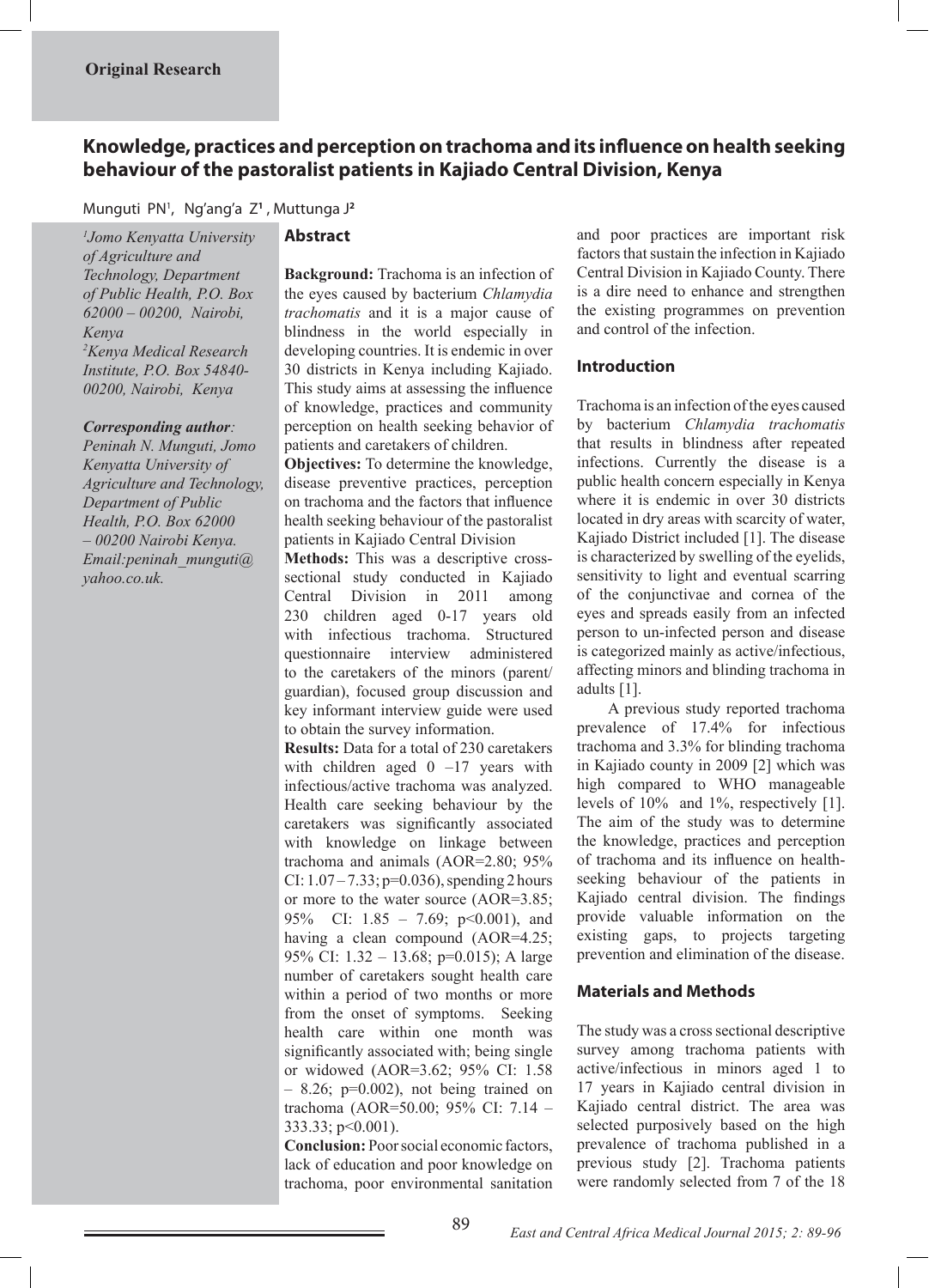infected clusters registered in the division under AMREF trachoma control programme, which included; Enkaroni, Ortarikati, Emuktani, Kiroyian, Oltanai, Paranai and Oletepesi [2].

 Both qualitative and quantitative data collection methods were applied to determine the levels of knowledge, practices and perception on trachoma and its influence on the health seeking behaviour of the caretakers (parents or guardians) of the infected children. The study population comprised of caretakers of children aged 1 to 17 years with active/infectious trachoma. A structured questionnaire, FGD and key informant interview guide written in English and translated to Maasai language were used to collect data

 A written informed consent was obtained from the caretakers to the minors and adult patients with trachoma before administering the tools. AMREF trachoma control health monitors from the area were recruited as research assistants and trained on how to collect data prior to the start of the study.

 The respondents were asked about their demographics including; age, gender, education background, marital status, family monthly income, occupation, knowledge, perception and practices on trachoma and the influence this has on their health seeking behaviour.

 Data collected in the questionnaires was entered in MS Access and cleaned before transferring to SPSS version 12.0 (statistical Package for Social Sciences). Six FGDs and ten key informant interviews were done, transcribed and categorized thematically based on emerging themes to triangulate the information.

 Observational check list method was used to record environmental cleanliness around the compound of the interviewed households, latrine coverage and use, distance to water sources, cleanliness of the children's faces and size of the containers used for collecting and storing water at household level.

 Approval to carry out the study was sought from Kenya Medical Research Institute (KEMRI) Scientific Steering Committee and National Ethical Review Committee. Further approval to carry out the study was sought from the AMREF trachoma control unit in Kajiado, from the Medical Officer of Health (MOH) Kajiado and from the district ophthalmologist's in charge of the study area. Children with infectious trachoma whose care takers consented to participate were interviewed

#### **Results**

*Socio demographic characteristics of the caretakers of the infected minors:* Data for caretakers of 230 minors aged between 0-17 years with infectious trachoma was

analyzed for this study. The ratio of infected minors was 48.7% males and 51.3% females. Social demographic characteristics of the caretakers of the infected minors (parents and guardians) were examined, 75.1% were married and 22.2% were single. The predominant occupation of the caretakers was housewife (41.6%), and some form of business (41.6%). Teaching profession was recorded in 45.8% of the husbands of the care takers while 33.5% did some form of business. A large number of the caretakers (73.1%) did not have any formal education, 24.2% reported to have primary level of education. Over half of them  $(55.2\%)$  earned not more US\$28 per month.

**Table 1:** Socio demographic characteristics of trachoma infected children (n=230)

| Characteristics       | Variables       | $\binom{0}{0}$ |
|-----------------------|-----------------|----------------|
| Marital status        | Single          | 22.2           |
|                       | Married         | 75.1           |
|                       | Widowed         | 2.6            |
| Occupation            | Housewife       | 41.6           |
|                       | <b>Business</b> | 41.6           |
|                       | Farmer          | 7.5            |
|                       | Teacher         | 8.0            |
|                       | $CHW*$          | 1.3            |
| Education level       | No education    | 73.1           |
|                       | Primary         | 24.2           |
|                       | Secondary       | 1.8            |
|                       | Tertiary        | 0.9            |
| Monthly income (US\$) | $\leq$ 12       | 14.8           |
|                       | 12 > 28         | 40.4           |
|                       | $\geq$ 28 -56   | 19.6           |
|                       | > 56            | 20.9           |
|                       | Don't know      | 4.3            |

\*= Community health workers

*Knowledge on trachoma:* About two thirds of the respondent caretakers of the infected minors (65.7%) reported to have heard about trachoma and indicated the main signs to be: red eyes (34.8%), watery eyes (26.5%), and poor eye sight (20.5%). Most reported causes of trachoma among children were contact with flies (33.5%) and dirty faces (23.0%). Majority (70.0%) reported to have a local name for trachoma and 43% reported to have a local treatment for trachoma. Children aged less than 10 years were reported to be the most affected by 81.7% of the respondents (Table 2).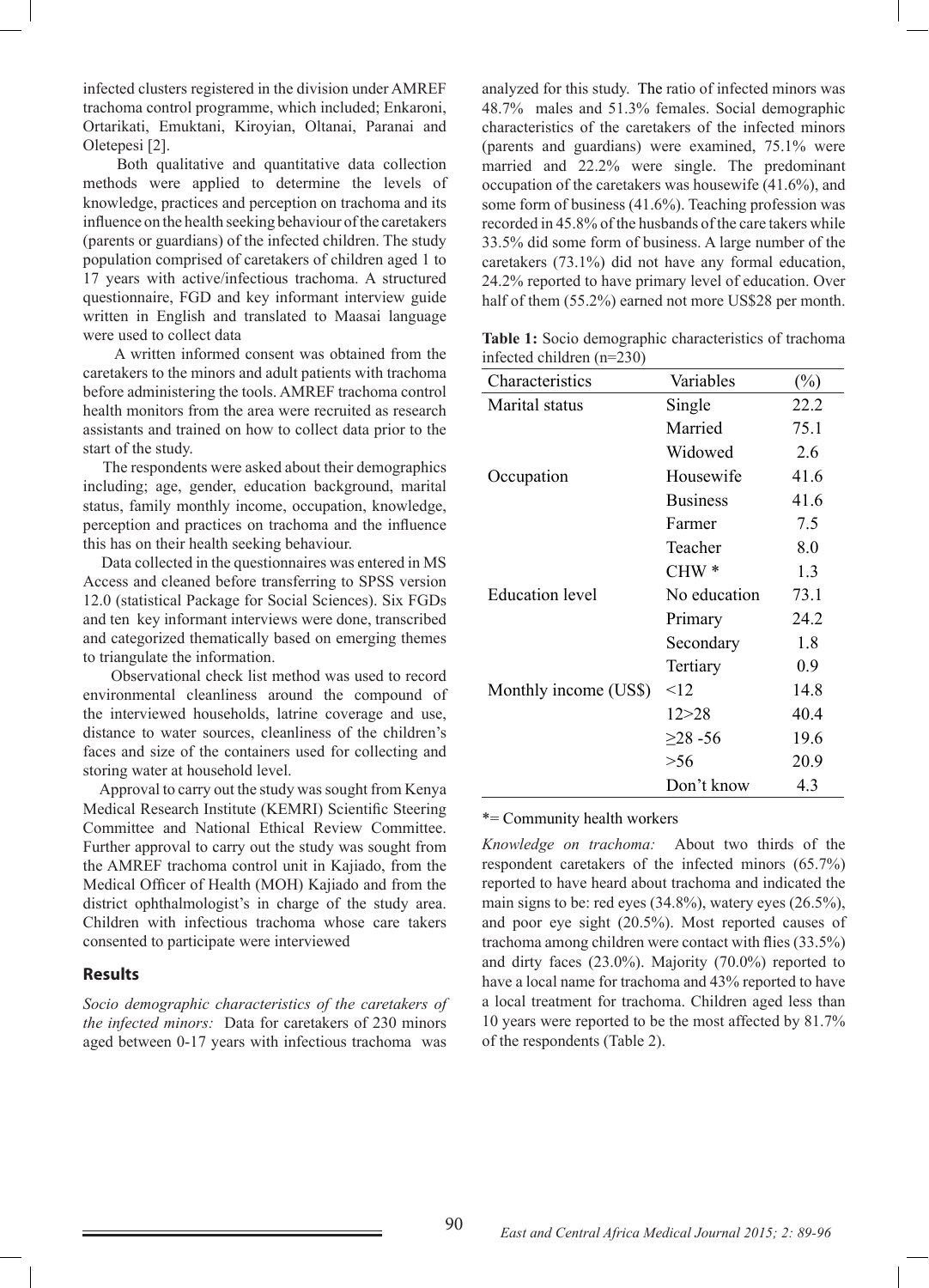| Variables                        | $(\%)$ |
|----------------------------------|--------|
|                                  | 65.7   |
| Red eyes                         | 34.8   |
| Eye rashes                       | 6.1    |
| Watery eyes                      | 26.5   |
| Poor eye sight                   | 13.9   |
| Don't know                       | 18.7   |
| Flies                            | 33.5   |
| Dirty face                       | 23     |
| Contact with<br>infected persons | 1.3    |
| Don't know                       | 42.2   |
|                                  | 70     |
|                                  | 43     |
| Children<10years                 | 81.7   |
| Teens 13-17 years                | 3      |
| Adults (over 18<br>years)        | 5.6    |
| Everybody                        | 4.8    |
| Older people                     | 2.6    |
| Don't know                       | 2.1    |
|                                  |        |

**Table 2**: Knowledge on trachoma among child care takers  $(n=230)$ 

*Practices on trachoma:* Data on practices and perception of the children caretakers indicated that 31.7% of the caretakers knew the link between flies and trachoma and only 16% of them knew the link between trachoma and animals/livestock (Table 3). Water pools and streams were the main source of water for 72.2% of the respondents for which 48.7% spend 2-4 hours at the water source and 97% fetched it in one 20 liter jerrican per day. Over two thirds of the caretakers washed their face once a day and 35.2% reported to be washing or cleaning their children of whom 62.6% did it only once a day. The number with households pit latrine was only 2.2% and the most commonly reported ways of domestic waste disposal was by burning (45.2%) and throwing it in the bush (44.3%).

**Table 3:** Practices and perception of the children  $corotolcore (n=220)$ 

| $caieiakeis (n-230)$        |                |        |
|-----------------------------|----------------|--------|
| Characteristics/Links       | Variables      | $(\%)$ |
| Trachoma and flies          |                | 31.7   |
| Trachoma/animals            |                | 16.1   |
| Water source                | River          | 13.9   |
|                             | Borehole       | 12.6   |
|                             | Well           | 1.3    |
|                             | Pool           | 25.2   |
|                             | Stream         | 47.0   |
| Time taken to fetch         | 30 mins        | 5.7    |
| water                       | 1 hour         | 14.8   |
|                             | 2-4 hours      | 48.7   |
|                             | $\geq$ 5 hours | 29.6   |
| Amount of drinking          | 5 litres       | 1.3    |
| water                       | 10 litres      | 1.7    |
|                             | 20 litres      | 49.6   |
|                             | >20 litres     | 47.4   |
| Frequency of washing        | Once           | 67.4   |
| face                        | Twice          | 17.8   |
|                             | Thrice         | 3.1    |
|                             | None           | 6.5    |
|                             | Others         | 5.2    |
| Child washed                |                | 35.2   |
| Have pit latrine            |                | 2.2    |
| Times face washed           | Once           | 62.6   |
|                             | Twice          | 17.0   |
|                             | Thrice         | 8.7    |
|                             | None           | 5.2    |
|                             | Others         | 6.5    |
| Waste handling              | Pit            | 2.6    |
|                             | Latrine        | 7.8    |
|                             | <b>Burn</b>    | 45.2   |
|                             | <b>Bush</b>    | 44.3   |
| Trained on trachoma         |                | 13.5   |
| Clean compound              |                | 13.0   |
| Rituals for trachoma        |                | 6.1    |
| <b>Traditional believes</b> |                | 10.9   |
| Food restrictions           |                | 1.3    |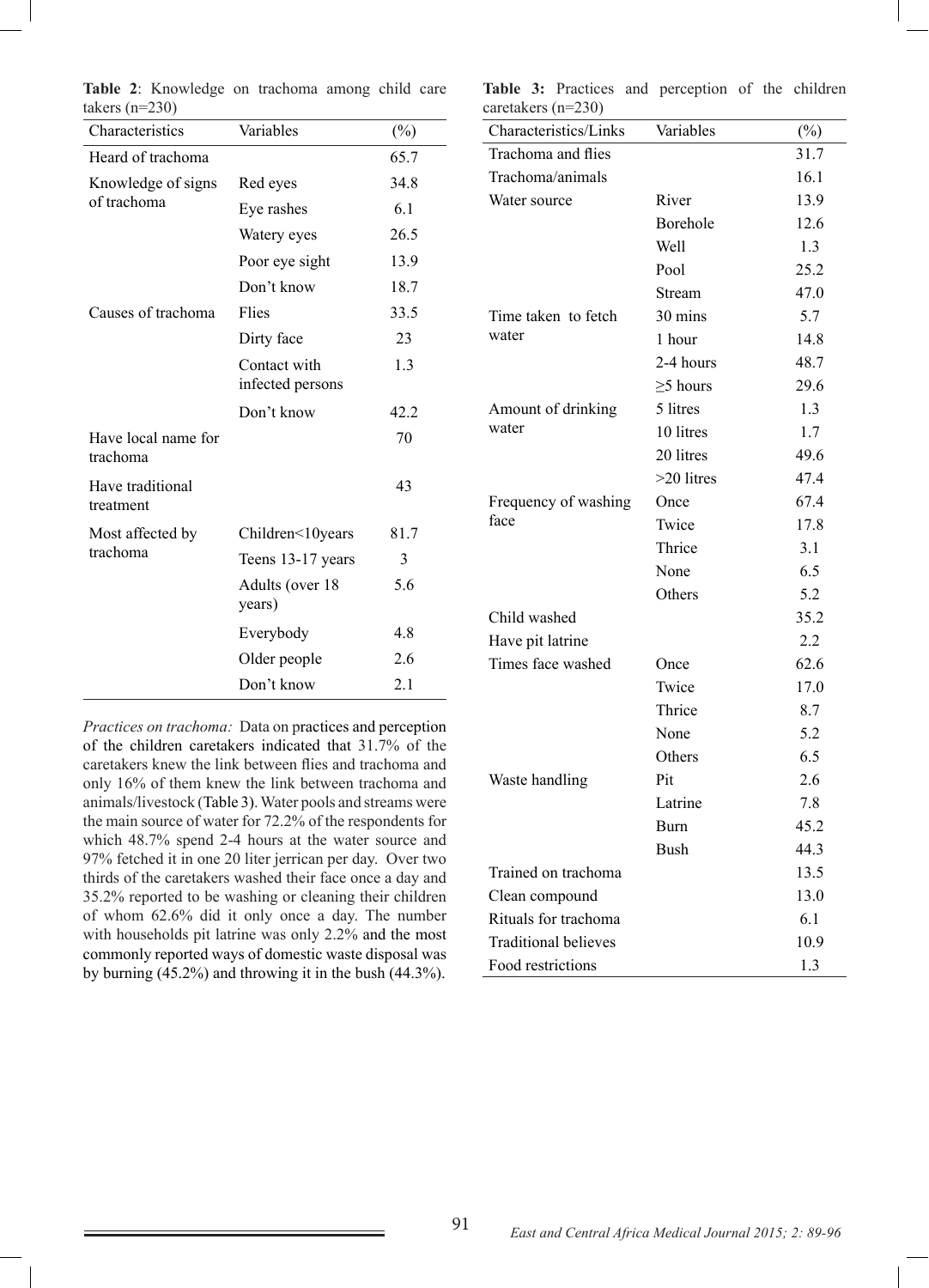Comparison of different factors that influenced the caretakers' choice for health care **(**Table 4) revealed significant increase in the proportion of caretakers seeking healthcare at heath facilities among those who spent 2 hours or more to the water source (72.7%) compared to those spending one hour and below (48.9%), (OR=2.78; 95% CI: 1.43 – 5.26; p=0.002), those whose compound

was clean (86.7%) compared to those whose compound was not clean (65.0%), (OR=3.50; 95% CI: 1.17 – 10.43; p=0.018) and significance difference among those who washed or cleaned their children (77.8%) compared to those who did not (62.4%), (OR=2.11; 95% CI: 1.13 – 3.92; p=0.017).

|                      | Health              |               | Other          |               |           | 95% CI |       |         |
|----------------------|---------------------|---------------|----------------|---------------|-----------|--------|-------|---------|
| Variables /Links     | facility( $n=156$ ) |               | $(n=74)$       |               | <b>OR</b> |        |       | p value |
|                      | n                   | $\frac{0}{0}$ | $\mathbf n$    | $\frac{0}{0}$ |           | Lower  | Upper |         |
| Trachoma and flies   |                     |               |                |               |           |        |       |         |
| Yes                  | 49                  | 67.1          | 24             | 32.9          | 0.95      | 0.53   | 1.73  | 0.876   |
| N <sub>o</sub>       | 107                 | 68.2          | 50             | 31.8          | 1.00      |        |       |         |
| Trachoma and animals |                     |               |                |               |           |        |       |         |
| Yes                  | 30                  | 81.1          | $\overline{7}$ | 18.9          | 2.28      | 0.95   | 5.46  | 0.060   |
| N <sub>o</sub>       | 126                 | 65.3          | 67             | 34.7          |           |        |       |         |
| Time to water source |                     |               |                |               |           |        |       |         |
| $\leq$ 1 hour        | 23                  | 48.9          | 24             | 51.1          | 1.00      |        |       |         |
| 2 hours or more      | 133                 | 72.7          | 50             | 27.3          | 2.78      | 1.43   | 5.26  | 0.002   |
| Times they wash face |                     |               |                |               |           |        |       |         |
| Once                 | 103                 | 64.0          | 58             | 36.0          | 0.54      | 0.28   | 1.02  | 0.056   |
| Twice or more        | 53                  | 76.8          | 16             | 23.2          | 1.00      |        |       |         |
| Have pit latrine     |                     |               |                |               |           |        |       |         |
| Yes                  | $\sqrt{2}$          | 40.0          | $\overline{3}$ | 60.0          | 0.31      | 0.05   | 1.88  | 0.331   |
| N <sub>o</sub>       | 154                 | 68.4          | 71             | 31.6          | 1.00      |        |       |         |
| Compound clean       |                     |               |                |               |           |        |       |         |
| Yes                  | 26                  | 86.7          | $\overline{4}$ | 13.3          | 3.50      | 1.17   | 10.43 | 0.018   |
| N <sub>o</sub>       | 130                 | 65.0          | 70             | 35.0          | 1.00      |        |       |         |
| Heard of trachoma    |                     |               |                |               |           |        |       |         |
| Yes                  | 100                 | 66.2          | 51             | 33.8          | 0.81      | 0.45   | 1.45  | 0.472   |
| N <sub>o</sub>       | 56                  | 70.9          | 23             | 29.1          | 1.00      |        |       |         |
| Marital status       |                     |               |                |               |           |        |       |         |
| Single/widowed       | 35                  | 74.5          | 12             | 25.5          | 1.84      | 0.88   | 3.85  | 0.101   |
| Married              | 87                  | 61.3          | 55             | 38.7          | 1.00      |        |       |         |
| Gender               |                     |               |                |               |           |        |       |         |
| Female               | 83                  | 70.3          | 35             | 29.7          | 1.27      | 0.73   | 2.21  | 0.402   |
| Male                 | 73                  | 65.2          | 39             | 34.8          | 1.00      |        |       |         |
| Level of education   |                     |               |                |               |           |        |       |         |
| No education         | 110                 | 65.1          | 59             | 34.9          | 0.61      | 0.31   | 1.18  | 0.139   |
| Primary and higher   | 46                  | 75.4          | 15             | 24.6          | 1.00      |        |       |         |
| Trained on trachoma  |                     |               |                |               |           |        |       |         |
| Yes                  | 19                  | 61.3          | 12             | 38.7          | 0.72      | 0.33   | 1.57  | 0.402   |
| N <sub>0</sub>       | 137                 | 68.8          | 62             | 31.2          | 1.00      |        |       |         |
| Washed or cleaned    |                     |               |                |               |           |        |       |         |
| Yes                  | 63                  | 77.8          | 18             | 22.2          | 2.11      | 1.13   | 3.92  | 0.017   |
| No                   | 93                  | 62.4          | 56             | 37.6          | 1.00      |        |       |         |

| Table 4: Comparison of different risk factors in relation to health care seeking behaviour |  |  |  |  |  |  |  |
|--------------------------------------------------------------------------------------------|--|--|--|--|--|--|--|
|--------------------------------------------------------------------------------------------|--|--|--|--|--|--|--|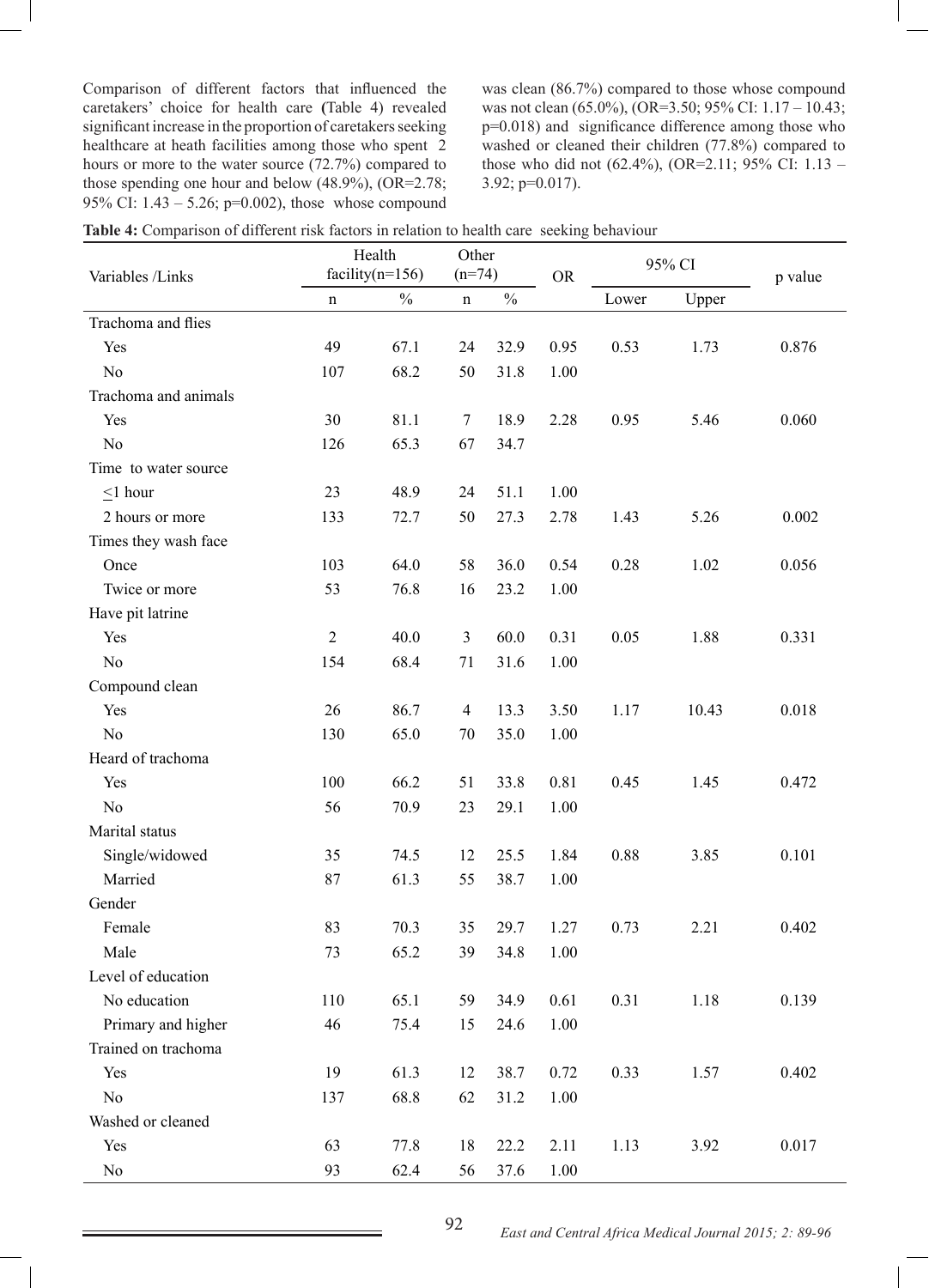From the multivariate analysis, significance differences were observed in: the knowledge on linkage between trachoma and animals (AOR=2.80; 95% CI:  $1.07 - 7.33$ ; p=0.036), spending 2 hours or more to the water source (AOR=3.85; 95% CI: 1.85 – 7.69; p<0.001), and having a clean compound (AOR=4.25; 95% CI: 1.32 – 13.68; p=0.015), were significantly associated with where the caretaker sought health services.

|                                   | $<1$ month   |               | $>1$ month     |               |           | 95% CI |       | p value |
|-----------------------------------|--------------|---------------|----------------|---------------|-----------|--------|-------|---------|
| Variables/Links                   | $(n=120)$    |               | $(n=110)$      |               | <b>OR</b> |        |       |         |
|                                   | $\mathbf n$  | $\frac{0}{0}$ | $\mathbf n$    | $\frac{0}{0}$ |           | Lower  | Upper |         |
| Link between trachoma and flies   |              |               |                |               |           |        |       |         |
| Yes                               | 25           | 34.2          | 48             | 65.8          | 1.00      |        |       |         |
| N <sub>0</sub>                    | 95           | 60.5          | 62             | 39.5          | 2.94      | 1.64   | 5.26  | < 0.001 |
| Link between trachoma and animals |              |               |                |               |           |        |       |         |
| Yes                               | 12           | 32.4          | 25             | 67.6          | 1.00      |        |       |         |
| N <sub>0</sub>                    | 108          | 56.0          | 85             | 44.0          | 2.63      | 1.25   | 5.56  | 0.009   |
| How long to water source          |              |               |                |               |           |        |       |         |
| $\leq$ 1 hour                     | 12           | 25.5          | 35             | 74.5          | 1.00      |        |       |         |
| 2 hours or more                   | 108          | 59.0          | 75             | 41.0          | 4.17      | 2.04   | 8.33  | < 0.001 |
| Times they wash face              |              |               |                |               |           |        |       |         |
| Once                              | 82           | 50.9          | 79             | 49.1          | 0.85      | 0.48   | 1.49  | 0.565   |
| Two or more                       | 38           | 55.1          | 31             | 44.9          | 1.00      |        |       |         |
| Have pit latrine                  |              |               |                |               |           |        |       |         |
| Yes                               | $\mathbf{1}$ | 20.0          | $\overline{4}$ | 80.0          | 0.22      | 0.02   | 2.02  |         |
| N <sub>0</sub>                    | 119          | 52.9          | 106            | 47.1          | 1.00      |        |       |         |
| Compound clean                    |              |               |                |               |           |        |       |         |
| Yes                               | 16           | 53.3          | 14             | 46.7          | 1.05      | 0.49   | 2.28  | 0.892   |
| N <sub>0</sub>                    | 104          | 52.0          | 96             | 48.0          | 1.00      |        |       |         |
| Heard of trachoma                 |              |               |                |               |           |        |       |         |
| Yes                               | 81           | 53.6          | 70             | 46.4          | 1.19      | 0.69   | 2.05  | 0.538   |
| N <sub>0</sub>                    | 39           | 49.4          | 40             | 50.6          | 1.00      |        |       |         |
| Marital status                    |              |               |                |               |           |        |       |         |
| Single/widowed                    | 32           | 68.1          | 15             | 31.9          | 1.91      | 0.95   | 3.82  | 0.067   |
| Married                           | 75           | 52.8          | 67             | 47.2          | 1.00      |        |       |         |
| Gender                            |              |               |                |               |           |        |       |         |
| Female                            | 60           | 50.8          | 58             | 49.2          | 0.90      | 0.53   | 1.50  | 0.679   |
| Male                              | 60           | 53.6          | 52             | 46.4          | 1.00      |        |       |         |
| Level of education                |              |               |                |               |           |        |       |         |
| No education                      | 85           | 50.3          | 84             | 49.7          | 0.75      | 0.42   | 1.36  | 0.343   |
| Primary and higher                | 35           | 57.4          | 26             | 42.6          | 1.00      |        |       |         |
| Trained on trachoma               |              |               |                |               |           |        |       |         |
| Yes                               | 3            | 9.7           | 28             | 90.3          | 1.00      |        |       |         |
| N <sub>0</sub>                    | 117          | 58.8          | 82             | 41.2          | 12.50     | 3.85   | 50.00 | < 0.001 |
| Children washed or cleaned        |              |               |                |               |           |        |       |         |
| Yes                               | 70           | 86.4          | 11             | 13.6          | 12.60     | 6.13   | 25.91 | < 0.001 |
| No                                | 50           | 33.6          | 99             | 66.4          | 1.00      |        |       |         |

**Table 5**: Timing for seeking health care at the health facilities in relation to different characteristics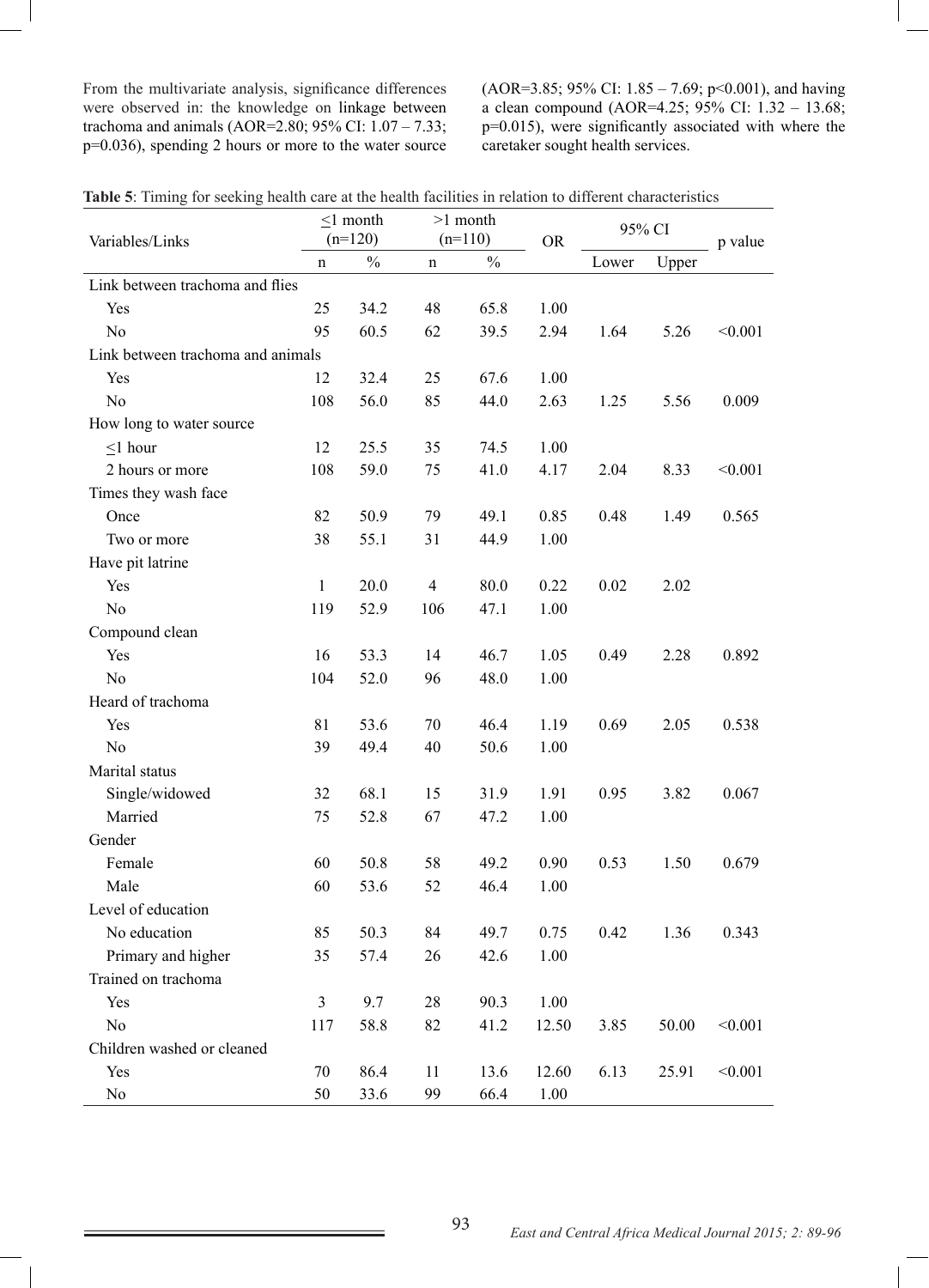Bivariate analysis of the factors associated with health care seeking behaviour (Table 5) revealed that significantly high number of those who were likely to seek health care in the health facilities within one month of initial symptoms were those who reported not to know the link between trachoma and flies (60.5%) compared to those on the affirmative  $(34.2\%)$ ,  $(OR=2.94; 95\%)$ CI:  $1.64 - 5.26$ ;  $p<0.001$ ), among those who did not know the link between trachoma and animals (56.0%) compared to those who did  $(32.4\%)$ ,  $(OR=2.63; 95\%)$ CI:  $1.25 - 5.56$ ; p=0.009). Those who spend 2 hours or more to reach the water source (59.0%) compared to those who spent 1 hour or less  $(25.5\%)$ ,  $(OR=4.17; 95\%)$ CI:  $2.04 - 8.33$ ; p<0.001), those who washed or cleaned their children (86.4%) compared to those who did not  $(33.6\%)$ ,  $(OR=12.60; 95\% \text{ CI}$ : 6.13 – 25.91; p<0.001 and those who did not have education on trachoma (58.8%) compared to those who were trained (9.7%), (OR=12.50; 95% CI:  $3.85 - 50.00$ ; p < 0.001).

# **Discussion**

The finding in this study demonstrated a wide distribution of infectious trachoma in Kajiado Division Central despite strong coordinated campaign by AMREF/ Ministry of Health to prevent and control the infection. Significantly low levels of knowledge (P=0.045) perception about trachoma and practices among infected persons were important factors in the transmission and sustaining of the infection in the community. The present study did not collect data from none infected persons but there were significant links between trachoma low socio-economic status (P=0.000), long distance to water source, inadequate amounts of water used per family, washing of face of the children, health seeking behaviour absence of latrines and poor practices (p=0.004).

 This study did not consider the number of minors infected in each household but data from caretakers of 230 children with infectious trachoma was analyzed. According to the caretakers, children less than 10 years of age were the most infected. Similar observations were made in a study conducted in Turkana, which recorded low knowledge on signs and symptoms of trachoma and significantly high cases of trachoma among children less than 10 years of age compared to other ages [6].

 Two thirds of the respondents among child caretakers in our study reported to have heard about trachoma, but four out of ten of them did not know the causes of trachoma. Flies as a major cause of trachoma were mentioned by 33.5% and 23% for dirty faces. Knowledge about contact with flies and dirty faces was significantly associated with those with primary level of education and beyond (39.3% and 28%) compared to those with no education (30.9% and 22%) respectively. Only one third of them knew the link between flies and trachoma (P<0.001). Flies are important agents in the transmission of the infectious trachoma [10]. Flies covered faces were common sights in children under five years (personal observation). About 35% of the caretakers reported not

to wash faces of the children and this could attract a host of flies on the face thus a rise in transmission potentials.

 Data on knowledge in the current study gave low results compared to the qualitative report in Turkana which indicated that majority of the respondents could associate trachoma with some of the known causes like; dirt, flies, dust, lack of water and latrines [5]. Knowledge of signs and symptoms of trachoma among the respondents in our study was low where 26.5% of child caretakers did not know signs and symptoms of trachoma. However, majority of the respondents (70%) had a local name (Enkoe) for the infection and about half of them (46%) of the respondents knew local treatment (Oseki and Ortikariti) for trachoma. Identification of the disease by local language could translate into increased knowledge of the symptoms [5]. No data was collected to compare the distribution of infection based on different social demographic characteristics of caretakers but the fact that there was a recognized local name and treatment for the disease was an indication that trachoma is a recognized problem in the community. It could be of interest to study the effectiveness of local treatment and potentials of promoting it to reduce transmission of the infection.

 Water availability and safety was reported as important factors in the transmission of trachoma [10]. Significantly high number **(**47%) among the caretakers of the infected minors collected domestic water from water pools and streams and about half of them collected less than 20 liters a day to be shared among the family members  $(P \le 0.001)$ . Among the caretakers (49.6%) fetched water in one 20-liter container per day, 48.7% of whom walked for over 2 hours to fetch water for the family. Previous studies in pastoralist communities in Turkana region Kenya [4] Gambia and Northern Tanzania reported large families as a major risk factor in the transmission of trachoma [6, 7]. Such could be associated with the amount of water available to each family member each day. Long distance to water source, low, inadequate amounts of water used per family to clean, lack of latrines and poor hygiene behaviour and practices were major contributing factors to high transmission rate of trachoma [7].

 Education levels of the caretakers influenced the practices towards transmission of trachoma. The practice of washing face was significantly higher in those with primary and higher level of formal education (61.2%) than those with no education  $(p= 0.031)$  in the current study. The results of this study concur with studies done in Gambia and Tanzania that showed a direct association between improved act of washing of face among children and adults with trachoma infection [3].

 Caretakers also tended to seek treatment when signs and symptoms become critical (27%). The husband or partner of respondents was the first contact person notified when symptoms were noted (52%), followed by a visit to the health facility  $(33.5\%)$  (P = 0.019). However, 20% of them sought treatment after failure of traditional methods.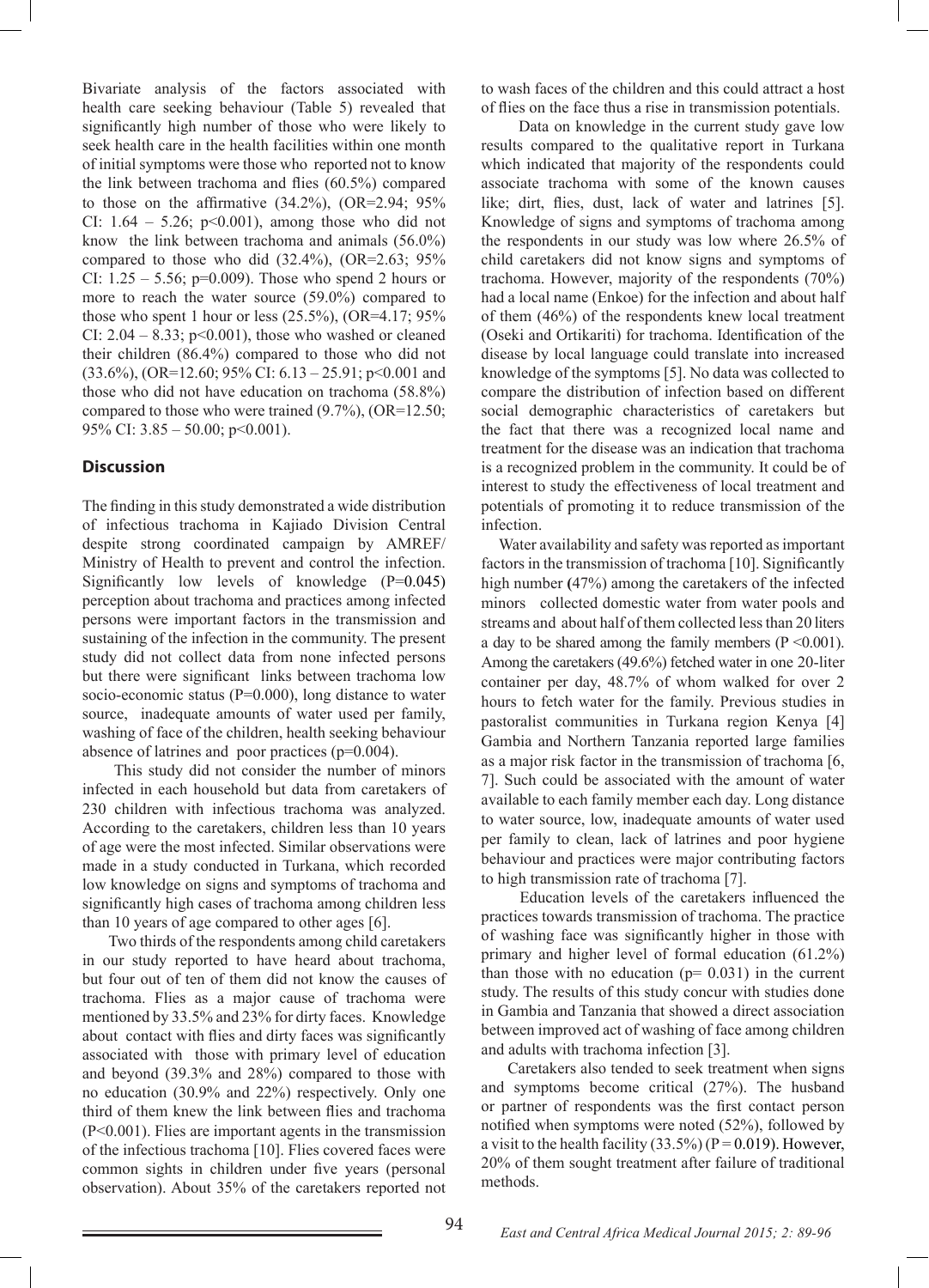Long distance to health facilities could be a deterrent to seeking health attention early. Majority (81.7%) of the respondents of the caretakers walked for over 2 hours to the nearest health care centre for treatment. An earlier study in Mali reported a direct association between proximity to health clinics and reduced levels of trachoma [8].

 Traditional believes and culture were reported to influence health seeking behaviour of the caretakers some of whom attributed the cause of infection to a generational curse, family inheritance from ancestors and a disease of the poor people who live with livestock. Consequently, 10% of the caretakers sought treatment from a traditional healer ( $P = 0.009$ ). Our observation could be compared with the report in a study in Turkana, Kenya which associated trachoma to people with livestock where the administrative regions with high prevalence of active and potentially blinding trachoma were the main grazing areas for cattle [6]. More studies to establish the role of domestic animals in the transmission of the infection are needed in the grazing communities.

 The caretakers who were able to link trachoma with animals, those taking 2 or more hours to fetch water, those with no pit latrine, were more likely to seek health care at a health facility. It is not clear how the observed trend takes place. However, such an explanation could be related to the intensity of infection, chronicity or constant re-infection due to high risk factors. Self medication could also play a role in the observed delays to seek medical care especially for the enlightened group who could be more aware of some other conventional remedies and would be ready to try them before seeking medical attention. Failure of such home remedies could resort to exacerbation of the symptoms. This study did not examine the intensity of infection in relation to different characteristics of the respondents. Such studies could shed some light on the causes of delays especially in the enlightened group in the community.

 Poor sanitation is important in the transmission of trachoma [10]. Only 2.2% of the caretakers reported to have household latrines, which could be attributed to traditional believes that it is a taboo to mix men and women faeces and that there is enough bush around for one to hide for execrator disposal hence no energy should be wasted digging and building latrines. It was established that the few latrines in existence are as a result of organizations' efforts on awareness on the importance disposing human excreta in pit latrines. Further studies could be conducted to examine the rate of faecal contamination in the region and the effects not only in the domestic animals but also in the wild animals including rats, which are common pests in the human habitat.

 Traditional believes could influence transmission of infections especially if there are no proven local remedies. Over 5% of the caretakers reported having rituals related to trachoma such as smoking of the patients eyes with burned cow dung and application of "Oseki" and about 1% reported having food restriction such as eggs for trachoma patient's especially in expectant women.

The practices and believes were similar for those with primary education and those with no education. These findings support similar observations in an earlier study on the traditional believes in the same community [3].

 Health seeking behaviour were significantly affected by knowledge on the link between trachoma and animals, the time it took them to a water source, the compound cleanliness, the frequency of washing their faces and presence of pit latrine ( $P = 0.002$ ). Seeking health care within a month was significantly associated with their knowledge on the link between trachoma and animals link between trachoma and flies, time it took them to water source, cleanliness of their compound, frequency of washing their faces (P<0.001) and if they were trained on trachoma. This concurs with a study done in Tigray, Northern Ethiopia in 2004 on prevalence and risk factors in which it was indicated that poor health seeking behaviour and lack of access to eye care services could be responsible for the high prevalence of trachoma in the study districts [9].

 Prolonged delays in care seeking among respondents with infectious trachoma could affect prevention and control programmes. Early detection and treatment reduces the burden of blindness while treatment of active trachoma reduces the incidence of the infection (9). Our study concurred with the Ugandan study, which advocated behavioural changes that could reduce the transmission. Rapid spread of the infection was attributed to the tendency of many community members to seek treatment from traditional healers or self-medications in response to the initial symptoms instead of going to health centres, only to go to the centers when the former failed [4].

#### **Conclusion**

Health seeking behaviour against infectious trachoma was poor in all the study villages in Kajiado Central Division as a result of which transmission is high. Numerous environmental and human factors contributed to the transmission and delayed health seeking behaviour. Initial tendency to consult traditional healers deterred early medical care attention a situation that could play a significant role in the spread of the infection. Concerted efforts are required to address the problem of transmission by all stakeholders especially those directed to behavioural change for early diagnosis and treatment of the infection.

#### **Declaration**

The authors declare that there is no conflict of interest in this work.

#### **Acknowledgements**

Our gratitude and indebtedness to all those who made this study possible. Special thanks to African Medical and Research Foundation (AMREF), Kenya trachoma control project manager for sharing valuable statistics and